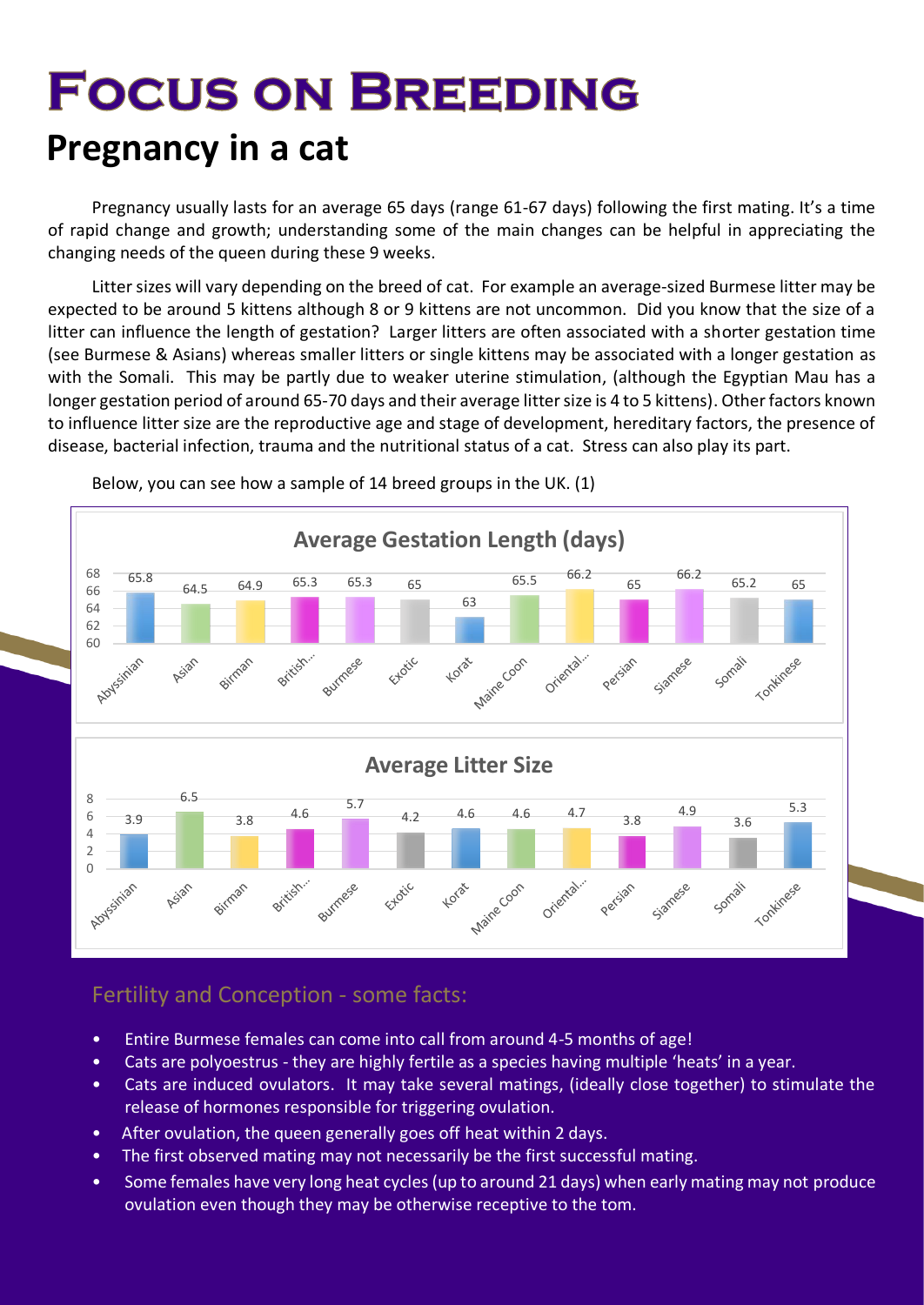Around 10% of queens between weeks 3-6 of pregnancy can experience oestrus activity although it is uncommon for these cycles to be fertile.

- Endocrine tissues play an important role in feline reproduction. The pituitary gland produces gonadotropic hormones which trigger the release of follicle stimulating hormone (FSH) and luteinizing hormone (LH) which act to control ovarian function.
- A cat's uterus has 2 horns and a uterine body (bicornuate).
- The 'zonary' placenta forms a girdle-like band around the foetus.

## **Recognising Pregnancy**

One of the first physical indications that a queen may be pregnant is at around 21 days after the first mating when the queen's nipples become visibly pinker, enlarged and the hair around them recedes. In a maiden queen this sign is usually more obvious. At this time also it is possible to palpate the grape-sized foetal structures in the abdomen (with experience - these can be detected up to around 35 days after which their increased size makes them less obvious individually).

The queen's behaviour and 'voice' may also change with the onset of pregnancy but this is not always the case. I have a roly-poly, high-pitched squeaker who is 7 weeks pregnant as I write!

## **Weight Changes**

Weight steadily increases soon after mating but the greatest rate of change is seen during the 2nd trimester. A queen can be expected to gain around 40% of her pre-pregnant weight during these 9 weeks.

Below is a chart I made in October last year as an illustration. This shows an increase of approx. 46% on pre-pregnancy weight (resulting in 8 kittens), with the greatest increase during weeks 4-7 inclusive. Interestingly, the same girl (pictured below) is pregnant again and showing an almost identical profile at each point.



*Champion Barbizon St Kitts shown seven weeks pregnant gave birth on the 25th September 2015 to six kittens.*

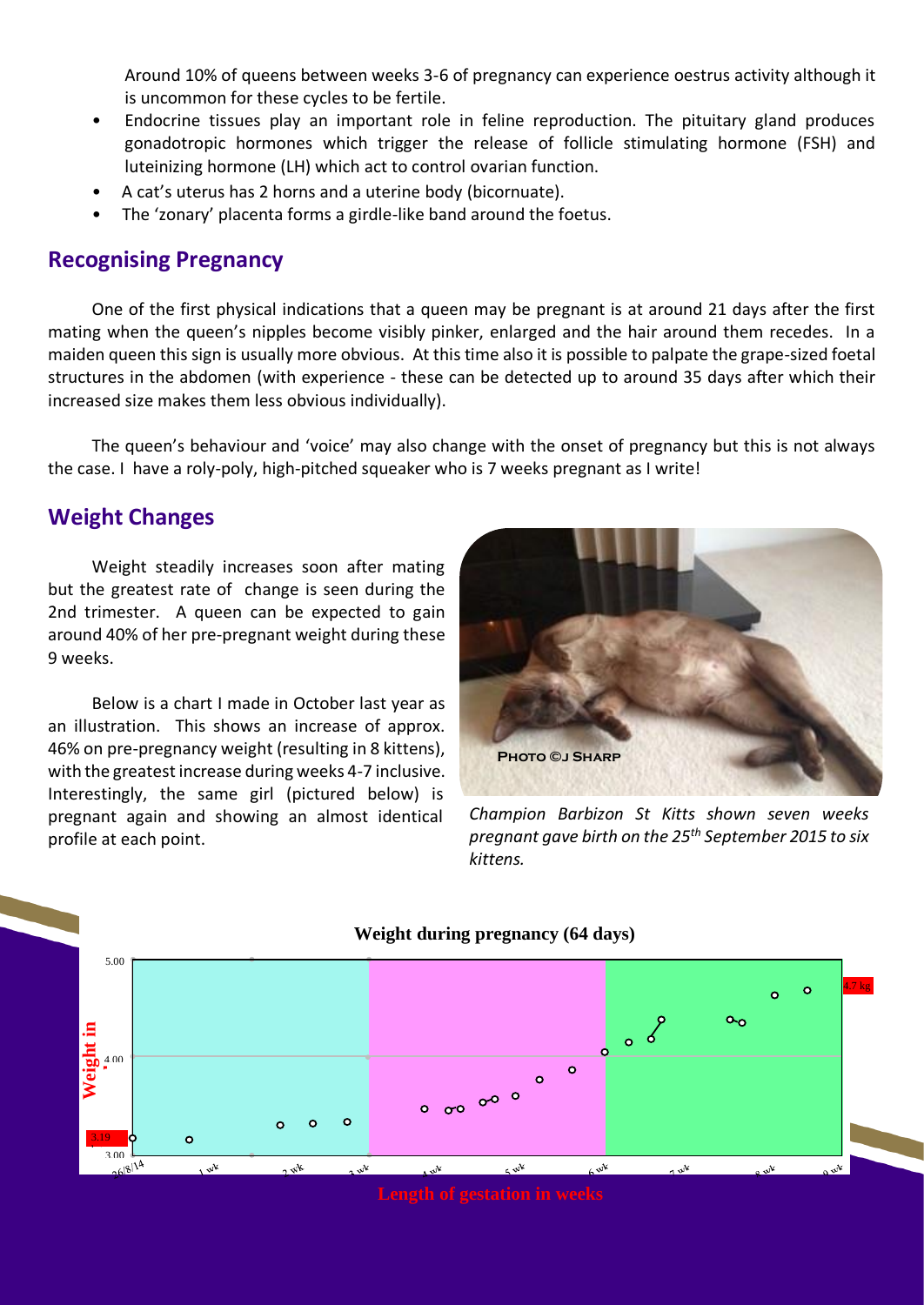## **Important events during pregnancy**

Looking at the pregnancy in trimesters, I've outlined some of the main changes and the key times when these changes occur or can be detected; these are illustrated with ultrasound and X-ray images where available.

|                    | Pro-oestrus period lasts between 12 hours and 3 days. Behavioural          |
|--------------------|----------------------------------------------------------------------------|
| <b>Pro-oestrus</b> | changes include rolling, rubbing against objects, increased affection and  |
|                    | vocalisation although the queen is not yet fully receptive to the tom cat. |

## **Implantation**

|                           |  |  |             | Oestrus period - Estradiol hormone levels increase causing behavioural<br>oestrus as follicular activity peaks. Queen comes into full mating behaviour<br>and becomes receptive to tomcat.                                                                                                                                                         |
|---------------------------|--|--|-------------|----------------------------------------------------------------------------------------------------------------------------------------------------------------------------------------------------------------------------------------------------------------------------------------------------------------------------------------------------|
| 1 <sup>st</sup> trimester |  |  | <b>Days</b> | Mating triggers release of Gonadotropin releasing hormone (GrRH), which<br>binds to receptors in the pituitary and controls release of LH and FSH.                                                                                                                                                                                                 |
|                           |  |  | $1 - 7$     | Ovulation occurs 24-36hrs after mating - fertilised ova remain in oviduct for 4<br>days. Oocytes (immature eggs) are released at 5 days.                                                                                                                                                                                                           |
|                           |  |  |             | Corpus luteum (CL) produces progesterone supporting foetal implantation<br>and growth.                                                                                                                                                                                                                                                             |
|                           |  |  | 8-14        | Embryos position in uterine horns around 11 days.<br>Implantation occurs between days 11-14.<br>Embryonic kittens can be detected by ultrasound as early as 14-15 days (with<br>skill!) as small swelling of 5-9mm diameter in the uterine horns.<br>Queen may feel nauseous and lack appetite during early period in pregnancy.                   |
|                           |  |  | 15-21       | At around 16 days foetal heartbeat can be detected by ultrasound (average<br>230bpm; range 193 - 263bpm).<br>Embryonic foetuses can be detected by palpation at 21 days (range 17-25<br>days). They are small grape-sized structures of about 30mm diameter.<br>At 3 weeks they have optic cups, limb buds and a small opening (mouth) in<br>head. |
|                           |  |  |             | Relaxin hormone is secreted by placenta 20-3- days after mating. Mammary<br>glands 'pink up' at 21 days.<br>Superfetation (oestrus activity) may be seen around day 21-24.                                                                                                                                                                         |

*After fertilisation, the first division takes place 60 to 68 hours after coitus. These first cells are called blastomeres. After that first division, there will be a division every 10 to 14 hours as the foetus continues to grow.*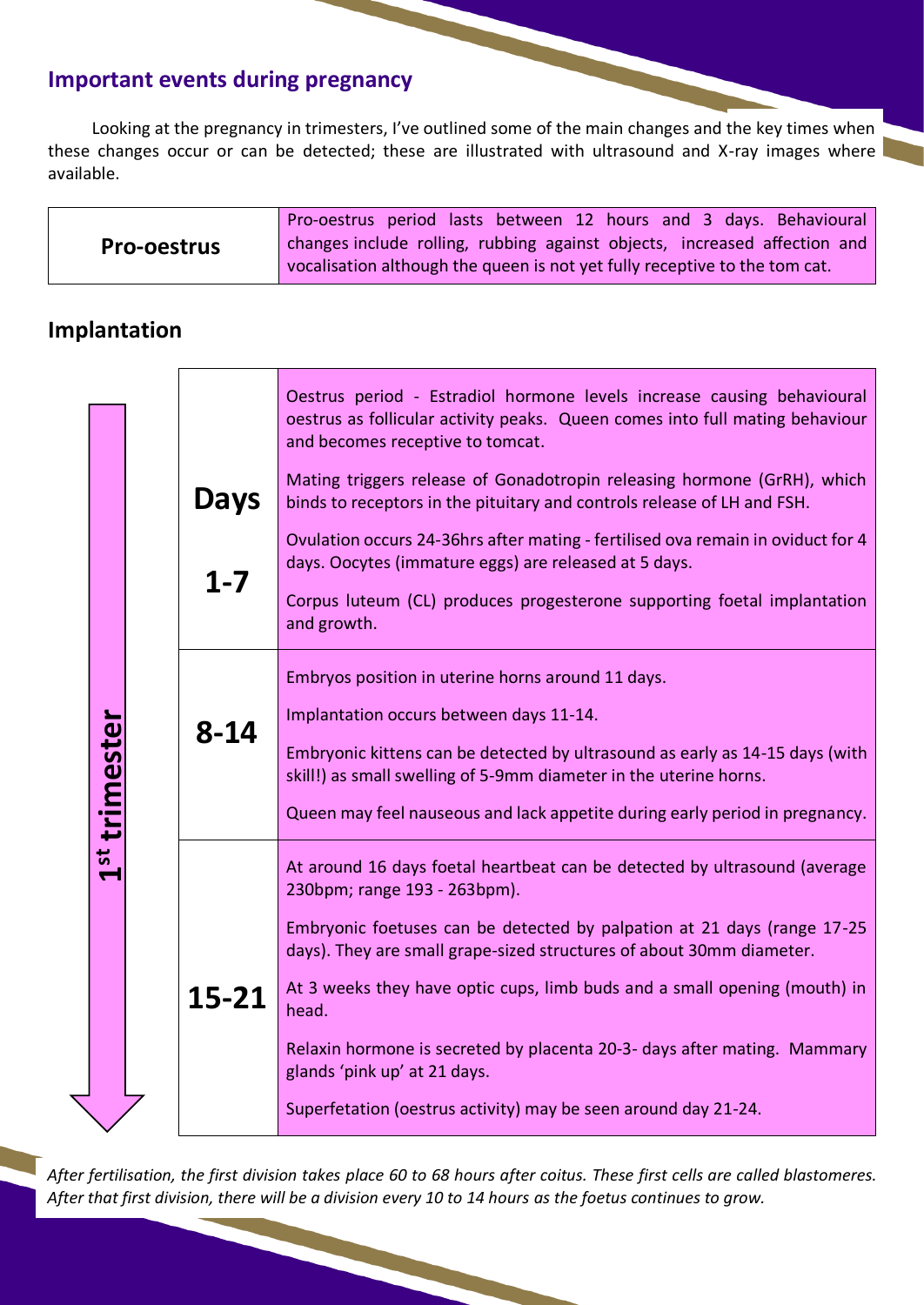# **Development**

|  |                          |  |             | Queen gains significant weight during weeks 4-6. Abdominal distension is<br>visible to flank by 28 days.                                              |
|--|--------------------------|--|-------------|-------------------------------------------------------------------------------------------------------------------------------------------------------|
|  |                          |  | <b>Days</b> | Vocal change in the queen is often noticeable at around 4 weeks.                                                                                      |
|  |                          |  |             | Prolactin (produced by anterior pituitary) increases from day25.                                                                                      |
|  |                          |  | 22-28       | +/-4 weeks - forearms, rear digits and the start of a tail form. Dark pigment<br>indicates position of eyes and holes appear where ears will develop. |
|  |                          |  |             | The heart and intestinal structures are present but the abdomen has not yet<br>fused along the midline.                                               |
|  |                          |  |             | Heartbeats can be detected by stethoscope at 25-28 days. Foetal size is<br>around 40-50mm diameter at 4 weeks.                                        |
|  | trimester                |  | 29-35       | Opaque cartilage forms the frontal plates of the skull.                                                                                               |
|  |                          |  |             | Spinal cord, muzzle, nose, ear flaps start to develop from 4 weeks.                                                                                   |
|  | pa<br>$\bar{\mathbf{N}}$ |  |             | Foetal organs can be detected by ultrasound from 30 days onwards and<br>movement at around 32 days.                                                   |
|  |                          |  |             | Calorific requirement of the queen increase by 1/3 to around 370 kj per kg<br>bodyweight.                                                             |
|  |                          |  |             | By 5 weeks the ribs start to calcify.                                                                                                                 |
|  |                          |  |             | Digits separate and tiny paw pads and claws are formed.                                                                                               |
|  |                          |  | 36-42       | Skin thickens slightly and whiskers start to merge. Gender can be detected by<br>ultrasound from 38-43 days.                                          |
|  |                          |  |             | Progesterone levels in the queen are at their peak between 30-50 days. Again,<br>signs of oestrus behaviour may be seen in week 6!                    |

## **Ultrasound Scans**



Ultrasound images to show **At length of 3.5mm.** Ultrasound scan at 27 days. early development at 23 days.



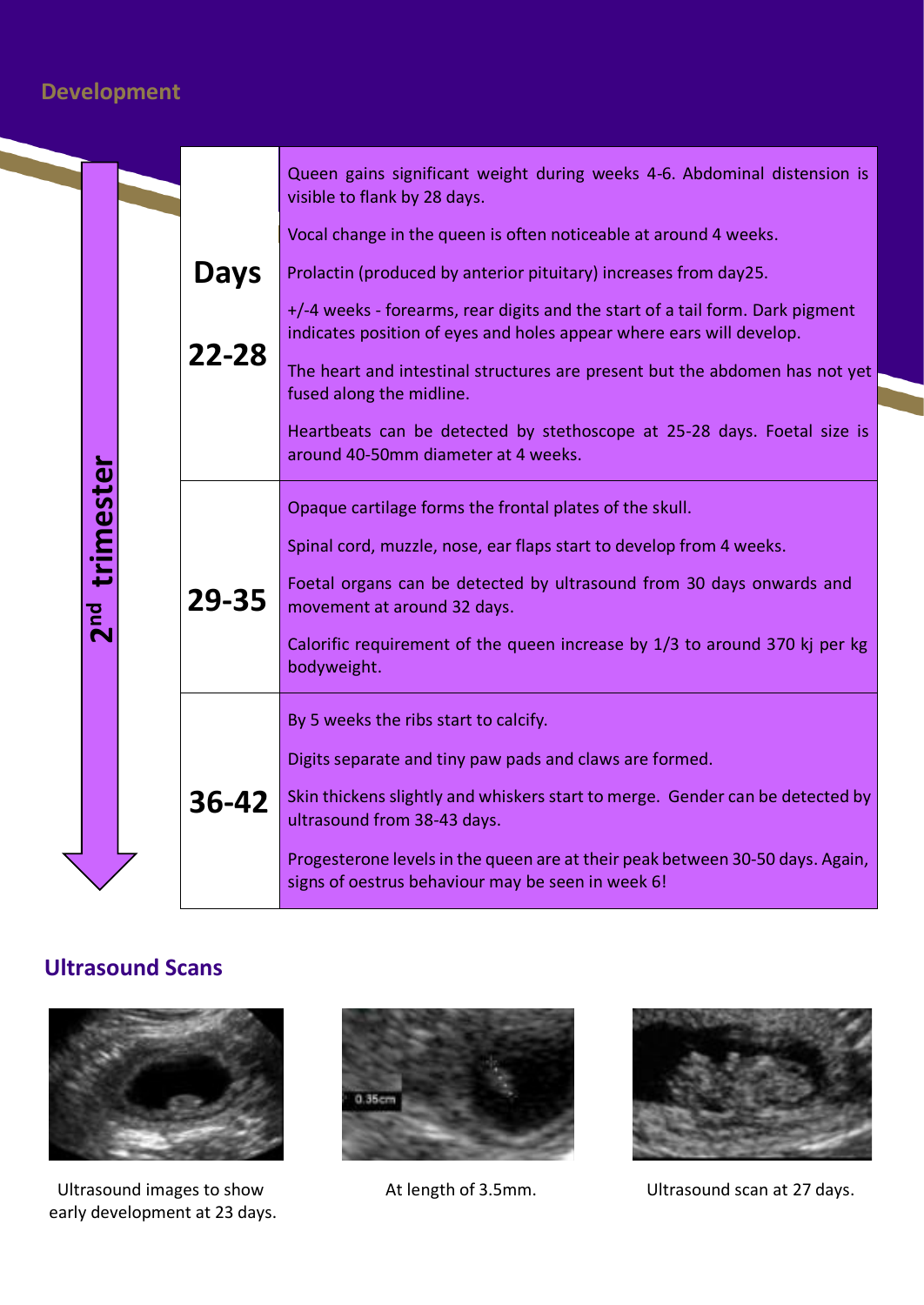



Ultrasound scans showing the position of foetuses on both horns. Growth by 5 weeks.





Kitten's developing kidneys. Thead and front limb. The 4 chambers of kit's heart.





# **Growth**

3<sup>rd</sup> trimester **3rd trimester**

| 57-65 | The ears become bigger and the inner ear is formed, but is still of cartilage.<br>The tail grows longer. The alveoli are developed and the pituitary gland<br>becomes lobed. In the intestines the intestinal villi are growing. The eyelids<br>are complete and present although closed. Pigmentation is visible.<br>The embryo is now between 65 to 125 mm.                                                                       |
|-------|-------------------------------------------------------------------------------------------------------------------------------------------------------------------------------------------------------------------------------------------------------------------------------------------------------------------------------------------------------------------------------------------------------------------------------------|
| 50-56 | Protruding tongue and skin folds in the arm & groin indicate rapid growth.<br>Pigmented body hair sprouts from follicles.<br>Kittens are almost completely formed by 8 weeks.<br>Significant foetal activity can be seen and felt as undulating movements in the<br>queen's abdomen.<br>Mammary development increases during last 2 weeks.                                                                                          |
| 57-65 | Prolactin levels reach pregnancy peak - partly stimulated by increased<br>oestrogen (levels increase dramatically again after parturition).<br>During the last week of pregnancy, the queen develops nesting behaviour,<br>often becoming restless and vocal and looking for places to hide.<br>In the queen, glandular tissue becomes enlarged as milk comes in. Growing<br>foetal size triggers birthing event at around 65 days. |